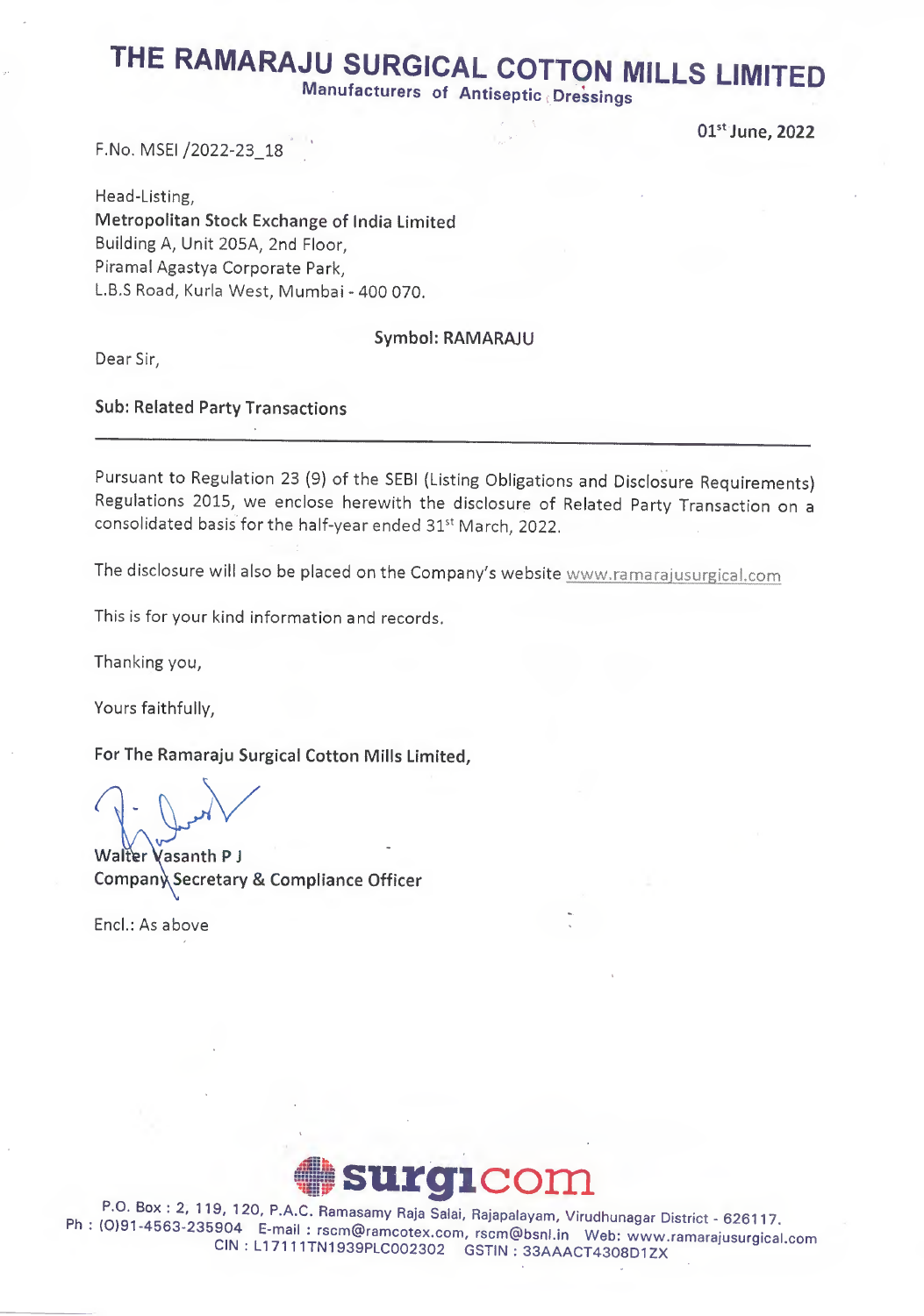#### Information on Names of Related Parties and nature of Relationship as required by IND AS 24 on related party disclosures for the half year ended 31st March, 2022

#### SUBSIDIARY COMPANY

M/s Madras Chipboard Limited

#### ASSOCIATE COMPANIES

- M/s. The Ramco Cements Limited
- M/s. Ramco Industries Limited
- M/s. Ramco Systems Limited
- M/s. Rajapalayam Mills Limited
- M/s. Sri Vishnu Shankar Mill Limited M/s. Sri Harini Textiles Limited
- 
- M/s. Shri Harini Media Limited

## KEY MANAGEMENT PERSONNEL (INCLUDING KMP UNDER COMPANIES ACT, 2013)

| Name of the Key Management Personnel | Designation                            |  |  |  |
|--------------------------------------|----------------------------------------|--|--|--|
| Shri P.R. Venketrama Raja            | Chairman                               |  |  |  |
| Smt. Nalina Ramalakshmi              | Managing Director                      |  |  |  |
| Shri N.R.K. Ramkumar Raja            | <b>Managing Director</b>               |  |  |  |
| Shri S. Sarathysubburaj              | Nominee Director                       |  |  |  |
| Shri N.K. Shrikantan Raja            | Non-Executive Director                 |  |  |  |
| Shri P.J. Alaga Raja                 | Independent Director                   |  |  |  |
| Justice Shri P.P.S. Janarthana Raja  | Independent Director                   |  |  |  |
| Shri V. Santhanaraman                | Independent Director                   |  |  |  |
| Shri P.J. Ramkumar Rajha             | Independent Director                   |  |  |  |
| Shri P.A.S.Alaghar Raja              | Independent Director                   |  |  |  |
| Shri N. Vijay Gopal                  | Chief Financial Officer                |  |  |  |
| Shri Walter Vasanth P J              | Company Secretary & Compliance Officer |  |  |  |

#### RELATIVE OF KEY MANAGEMENT PERSONNEL

| Name of the Relative of Key Management Personnel | Relationship<br>Mother of Shri P.R. Venketrama Raja |  |  |  |
|--------------------------------------------------|-----------------------------------------------------|--|--|--|
| Smt. R. Sudarsanam                               |                                                     |  |  |  |
| Smt. Saradha Deepa                               | Sister of Shri P.R. Venketrama Raja                 |  |  |  |
| Smt. P.V. Nirmala                                | Spouse of Shri P.R. Venketrama Raja                 |  |  |  |
| Smt. B. Sri Sandhya Raju                         | Daughter of Shri P.R. Venketrama Raja               |  |  |  |
| Shri N.K. Ramasamy Raja                          | Brother of Shri N.R.K. Ramkumar Raja                |  |  |  |
| Shri N.R.K. Venkatesh Raja                       | Brother of Shri N.R.K. Ramkumar Raja                |  |  |  |
| Smt. P.S. Ramani Devi                            | Sister of Shri N.R.K. Ramkumar Raja                 |  |  |  |

#### COMPANIES OVER WHICH KMP / RELATIVES OF KMP EXERCISE SIGNIFICANT INFLUENCE

| M/s. Sandhya Spinning Mill Limited    | M/s. Rajapalayam Textiles Limited        |  |  |
|---------------------------------------|------------------------------------------|--|--|
| M/s. Ramco Windfarms Limited          | M/s. N.R.K. Infra System Private Limited |  |  |
| M/s. Vinvent Chemical Private Limited | M/s. Digvijai Polytex Private Limited    |  |  |

#### EMPLOYEE BENEFIT FUND WHERE CONTROL EXISTS

The Ramaraju Surgical Cotton Mills Limited Officers' Superannuation Trust Fund The Ramaraju Surgical Cotton Mills Limited Employees' Gratuity Fund

#### OTHER ENTITIES OVER WHICH THERE IS A SIGNIFICANT INFLUENCE

| M/s. P.A.C.R. Sethuramammal Charity Trust        | M/s. N.R.K. Distribution Services                                                                                                                                                                                                                       |  |  |
|--------------------------------------------------|---------------------------------------------------------------------------------------------------------------------------------------------------------------------------------------------------------------------------------------------------------|--|--|
| Smt. Lingammal Ramaraju Shastra Prathishta Trust | M/s. Gowrihouse Metal Works LLP                                                                                                                                                                                                                         |  |  |
| M/s. Gowrishankar Screws                         | M/s P.A.C. Ramasamy Raja Education Charity Trust                                                                                                                                                                                                        |  |  |
| M/s P.A.C. Ramasamy Raja Centenary Trust         | M/s. N.S. Githalakshmi<br>the state of the control of the state of the state of the control of the state of the state of the state of the state of the state of the state of the state of the state of the state of the state of the state of the state |  |  |